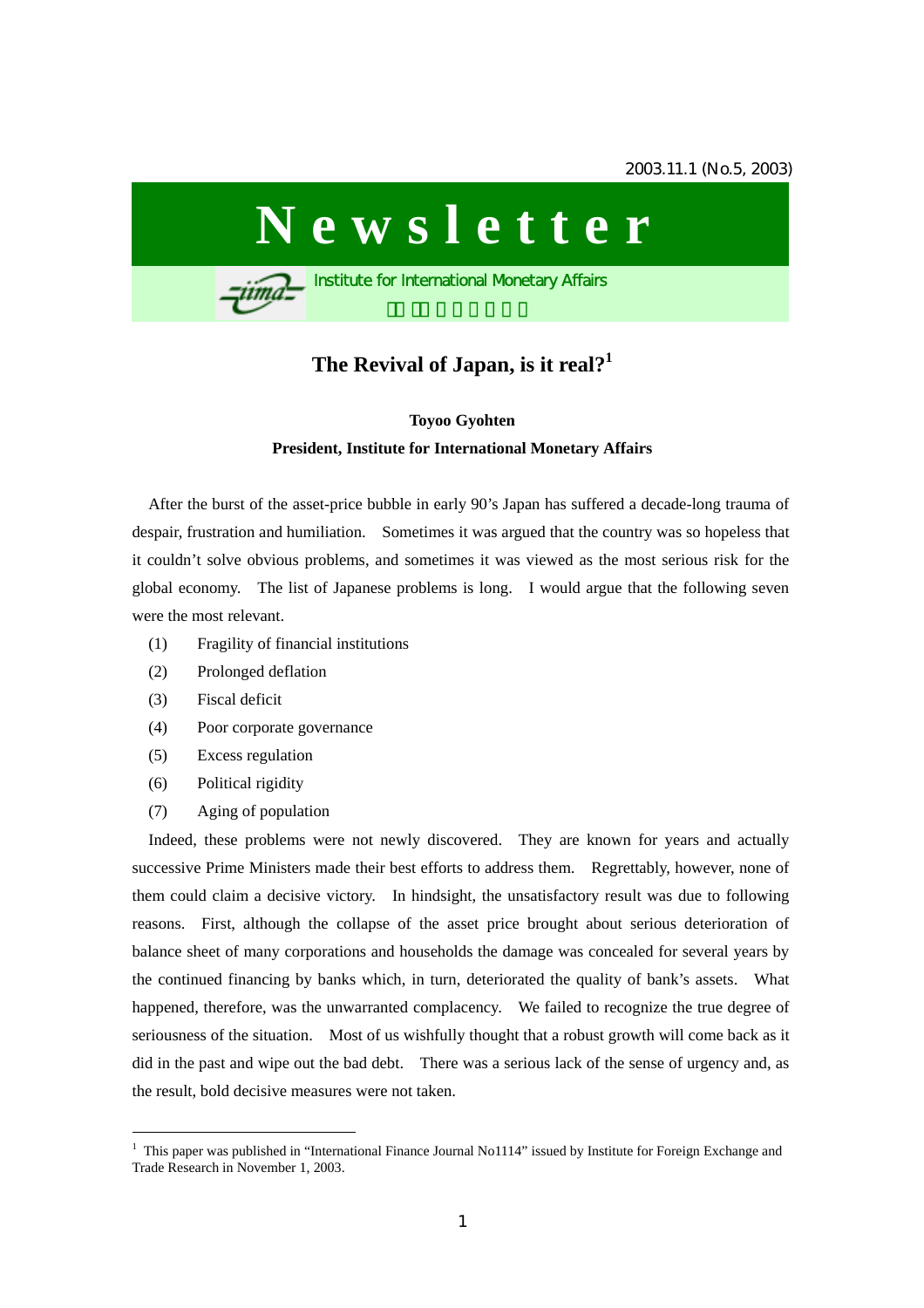Because of the gravity of the asset deflation and because of the policy mistake we had to suffer a decade-long economic stagnation and its psychological fallout.

However, since last year there have been increasing signs which hint the ultimate turnaround of the macro-economic situation. Production, inventory, operating ratio, investment are improving. Consumption and employment are holding on. GDP growth in real term, after having registered 1.6% for 2002, has recovered to 2.4% and 3.9% in the first and second quarter this year. The IMF forecasts Japan's growth in 2003 at 2.0% which compares with 2.7% for the US and 0.6% for the Euro Zone. Corporate profit is improving thanks to the strenuous effort of cost-cutting. Reflecting the substantial improvement in the macro-economic situation and the market sentiment the stock price has been recovering strongly and recouped the loss of last two years. Overall business and consumer sentiments have improved considerably, and the gain on economic front has rendered the strong political support to the Prime Minister Koizumi.

How real is the recovery? Does the seeming improvement provide solid and sustainable basis with which Japan can break loose from the trauma of the decade-long stagnation? We will be able to answer the question only after we have checked seven problems I mentioned at the outset to verify if there was valid improvement.

#### **(1) Financial sector rehabilitations**

The impasse of the financial institutions was the root-cause of Japan's economic quagmire. After the burst of the bubble in early 90's Japanese banks were loaded with bad loans which, at the peak, amounted to probably 20% of the total loan asset. The falling stock price has damaged the bank's reserves. The lackluster business failed to generate adequate profit. As the result, many banks suffered the dwindling capital base and the Government had to inject ¥20 trillion tax money to keep them afloat. Nevertheless, throughout the 90's banks wrote off ¥70 trillion worth of bad loans using profits and reserves.

It is safe to say that there is no systemic risk in the Japanese banking sector now. The government is applying strong pressure on banks to expedite the disposal of bad loans and increase the profitability of business. At the same time, the government has made it known that, if needed, it would not hesitate to nationalize banks.

On the part of banks, they are indeed stepping up restructuring, accelerating the disposal of bad loans, introducing new business model with the view to enhancing profitability, and beefing up the capital. The recovery of the stock market and the improvement of overall business climate have certainly provided a strong tail wind for bank's efforts. Now all major banks are voicing their confidence that they can meet the Government's request to reduce the bad loan to the level of 3 to 4% of the total loan assets by the end of March 2005. Indeed, credit rating of major banks have recently been upgraded.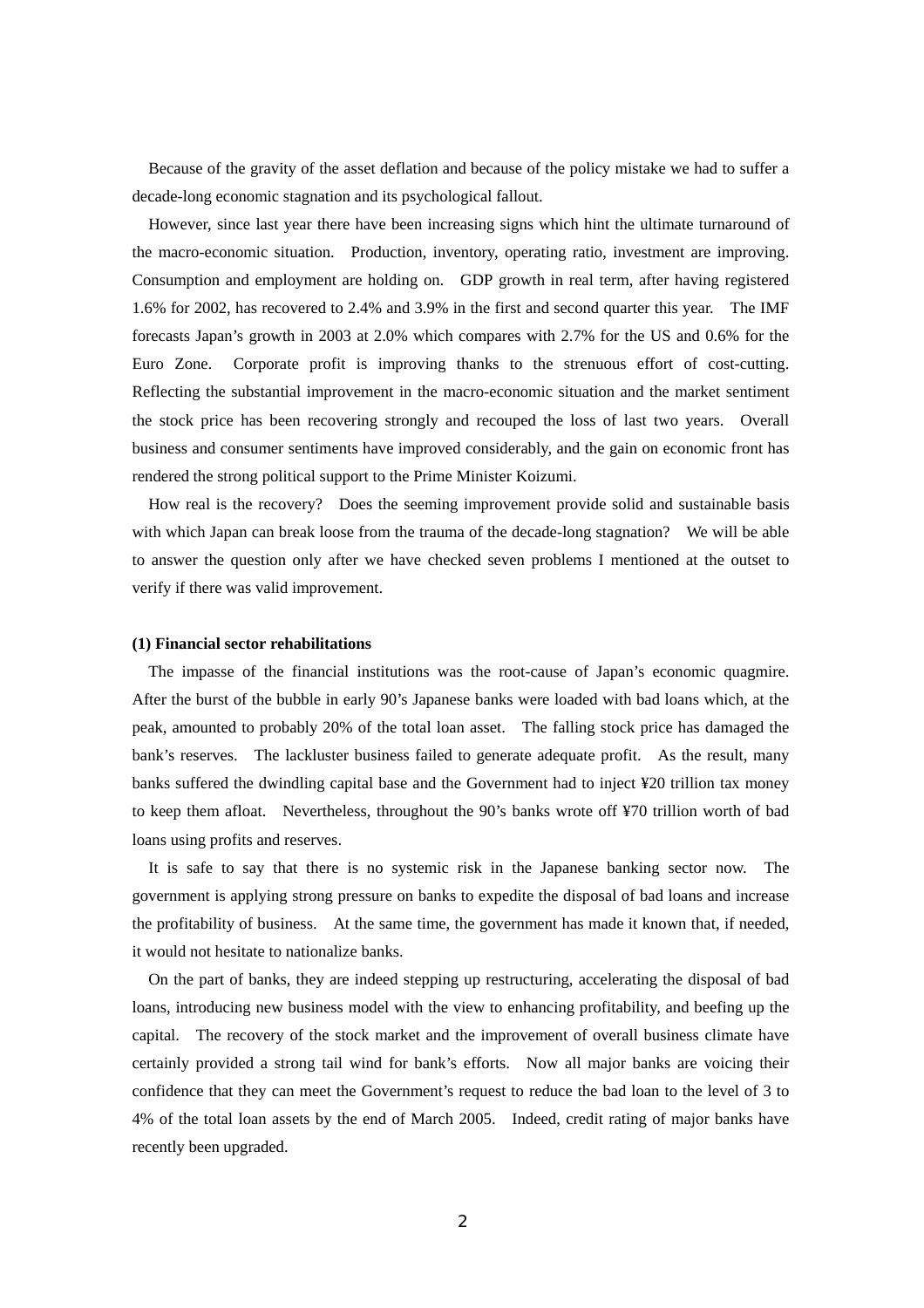If I am asked, however, if the problem of Japanese banks is behind us my answer is not yet. I can certainly argue that the process of recovery has started with greater momentum and seriousness than before and certain result was already achieved. Yet, the profitability is still far from enough. Banks need to secure wider profit margin and establish new business model which relies less on the traditional lending business but more on the fee-based business. Banks need to continue their strenuous efforts to strengthen capital base. We need to see the fundamental reversal of their strategy from the one of contraction and defense to the one of expansion and aggression. It is still a long way for Japanese banks to regain the role of global financial player.

#### **(2) Is deflation a serious threat?**

The Japanese economy has long been in the state of deflation. The GDP deflator has continuously been negative since 1994, except only 1997. Inevitably, there is a serious concern in and out of Japan that the chronic deflation will eventually ruin the Japanese economy with vicious contagion effect on the rest of the world. Those who are seriously worried about deflation make two points. One is that deflation does ruin the economy because it raises the level of real interest rate. It discourages investment and consumption, thus erodes corporate profit and employment, and it will initiate a vicious deflationary cycle. They argued that the Japanese economy had already shown signs of entering such deadly process. The second point of the anti-deflation argument is that deflation is a pure monetary phenomenon. Therefore, the only cure of deflation is to generate inflationary expectation by injecting liquidity abundantly and consistently into the economy so that the market will be convinced that the price will go up. In order to achieve the goal they urge the central bank to use whatever unorthodox policy instruments such as the mandatory inflation targeting, monetization of the government debt, and even taxation on the currency holding. The demand for anti-deflation policies was quite strong until last spring and the central bank was under a heavy pressure.

It was an intriguing phenomenon that in spite of the forceful academic arguments and also the evidence of a progressing deflation there was no broad consensus in Japan to support bold anti-deflationary measures. Government, the central bank, political parties, the mainstream academia and the business were all skeptical about the effectiveness of drastic anti-deflationary policies. In my view, the reason of the timidity was not necessary the risk-averse character of the Japanese society. The Japanese people were simply not convinced of the two assumptions. The first was whether the slow and gradual deflation, at a rate of 1 to 2 percent a year, as the one existing in Japan now, will unavoidably lead to an economic disaster. Indeed, the deflation is hurting some business, but consumers are enjoying lower prices. The real interest rate has not risen as the nominal rate was falling as well. The second doubt is whether the current Japanese deflation is simply a monetary phenomenon. People are convinced that the Japanese economy is now in the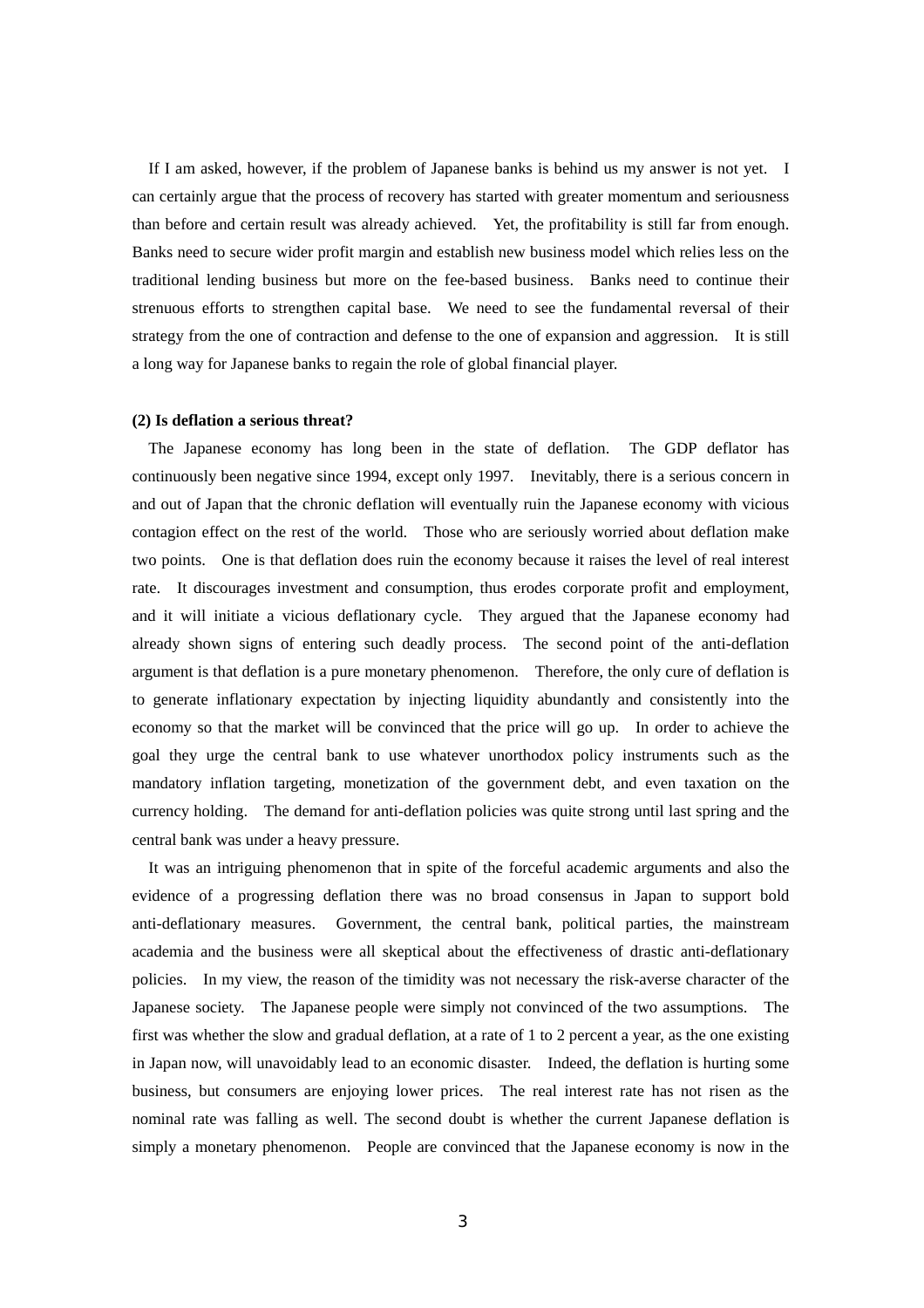process of removing many structural rigidities so that the efficiency and the competitiveness could be restored.

Thus, they perceive the current deflation as a phenomenon which represents the necessary correction process of many structural excesses in the Japanese economy.

Also, it is obvious that the current Japanese deflation is a part of the global disinflation which was brought about by the global excess of supply created mainly by the industrial revolution in the emerging world, notably China. All in all, the concern about deflation has been considerably reduced in Japan, and the main attention is focused on how to expedite the structural reform process.

#### **(3) Is fiscal melt-down inevitable?**

As the result of the futile effort to stimulate the sagging economy by the huge injection of money into public works the fiscal situation has deteriorated enormously during the 90's. 40% of the government expenditure needs to be financed by the borrowing and the outstanding debt of the government amounts to 140% of the nations' GDP. This is one of the worst situation among major industrial countries. Not a few people insist that the situation is unsustainable and it will inevitably destroy the credibility of the Japanese economy, pushing up the long-term interest rate and forcing the government to opt to a hyper-inflationary policy. There is no doubt that the fiscal situation is serious. It has deprived the maneuverability of fiscal policy almost completely and it has distorted the efficient financial flow. However, it is a different question whether there is a near-term risk of a fiscal melt-down. First of all, all Japanese government bonds are denominated in the Japanese yen, and more than 95% of them are held by Japanese nationals. Japan is running a large external current account surplus and amassing \$500 billion worth of official reserves. Including the private sector assets Japan is the largest external net creditor of \$1.5 trillion. In other words, almost entire amount of the government debt is financed by domestic savings.

In that sense, the situation is quite different from other governments. In fact, the yield on the government bond is still very low at 1.5% p.a. and there is still adequate demand for it. Thus, it is fair to argue that the Japanese fiscal situation is not the one which poses a near-term danger. Having said that, however, it is also true Japan should not allow further deterioration of the situation. Japan needs to arrest the deterioration and come up with a credible long-term prospect of its improvement.

The government has set the goal of restoring the primary balance in early 2010's. The goal must be achieved by strenuous effort to streamline public works spending and by implementing a major reform of tax and revenue system.

#### **(4) Is corporate restructuring progressing?**

It is now clear that one of the major causes of the economic stagnation of 90's was the delayed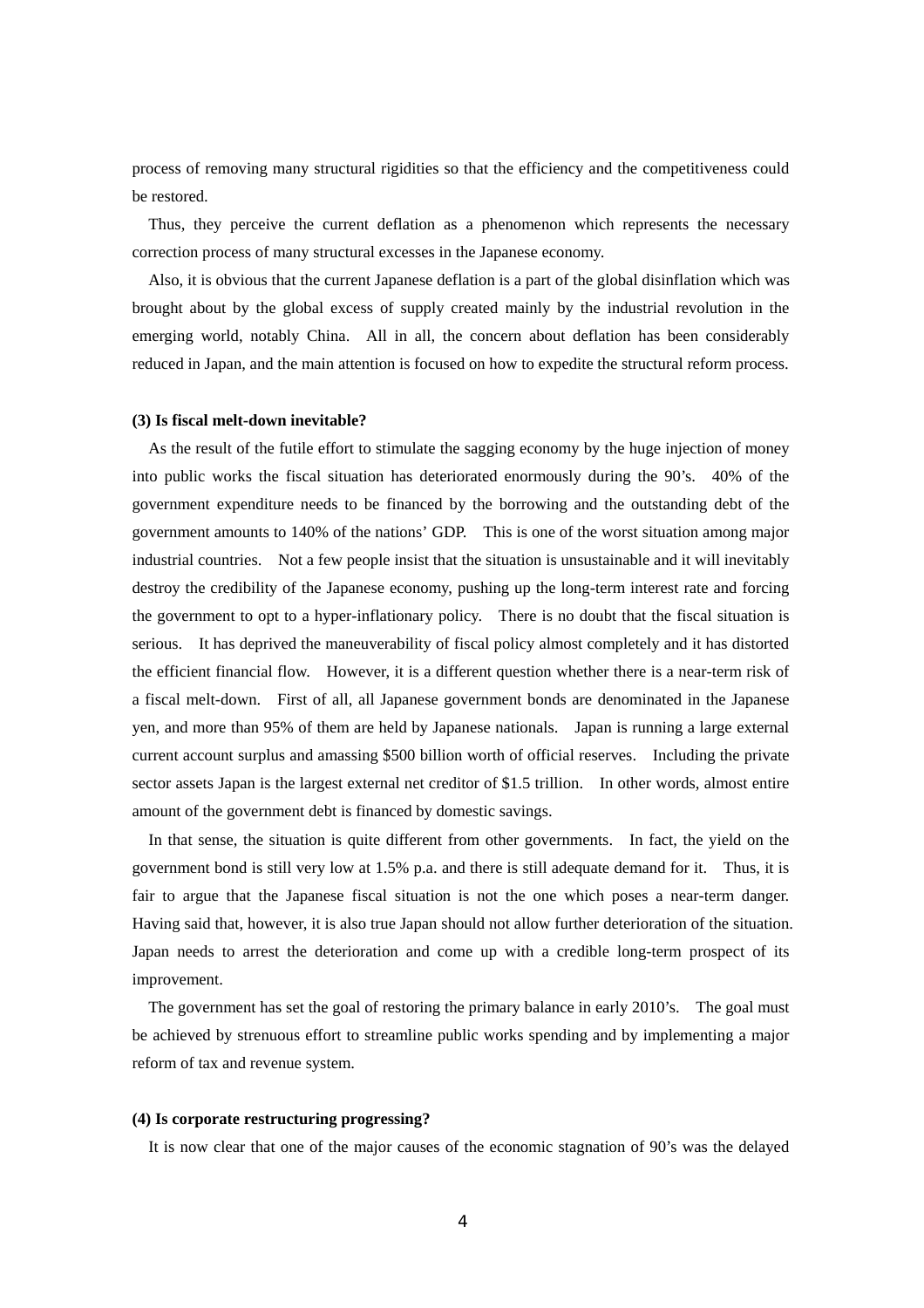response by many Japanese industries and corporations to the immensely changed domestic and global market condition. It cannot be denied that the Japanese industrial structure and the corporate governance, which prevailed until 70's, were maintained too long much outliving their effectiveness. In a nutshell, they were grossly spoiled by the sense of complacency that high growth of 5-6% could continue for long. As the result, uncompetitive industries, i.e. domestic market oriented manufacturing and service industries, were allowed to survive by protection and subsidy. Corporations continued to vie for a larger domestic market share rather than for a higher profitability and efficiency. They accumulated excessive equipment, employment and debt. The management's primary concern was not to increase shareholder value but to increase the benefit for the direct family members of the corporation. Since the 80's under the irreversible trend of globalization and IT revolution the global business paradigm underwent a historic change. Transparency, accountability, and shareholder value became the key word. Compared with Anglo-Saxon markets Japan might have wasted well over a decade to adapt itself to the new paradigm. The memory of the past success was too haunting. The sharp decline of the international status of the Japanese economy in the face of the strong revival of American supremacy, emergence of a great China and the remarkable achievement made by European Union has woken up Japanese business to the stark reality. The earnest efforts have started on the part of business and government.

Active corporate restructuring, reform of commercial code and anti-monopoly regime, change of accounting and auditing rules, strengthening of shareholder right, expanded role of market mechanism, etc have all been put in motion during last two years. In this respect, one thing we have to understand fully is that the width and breadth of the change needed for Japan is so enormous. It is not confined in the economic arena it requires parallel changes in political, social and even cultural spheres. It is inevitable that the speed of the change seems to be too slow. I believe, however, that the process of change which has occurred in the corporate sector during last two years is genuine and positive. It will certainly take several more years to be completed, but most of the Japanese know it is an irreversible process.

#### **(5) Will a smaller government be realized?**

Excessive regulation and government interference were the typical complaint placed by those doing business in Japan. Indeed, compared with Anglo-Saxon market Japan was notorious for the lack of freedom for private business initiative. It certainly was the legacy of the sort of developmental authoritarianism which ruled and led the Japanese economy since the 1930's. Most of the regulation was maintained for economic purpose, but some were justified for social and cultural reasons. Now, as I stressed earlier, the recovery of the international competitiveness became the primary national goal and deregulation and privatization are placed at the top of the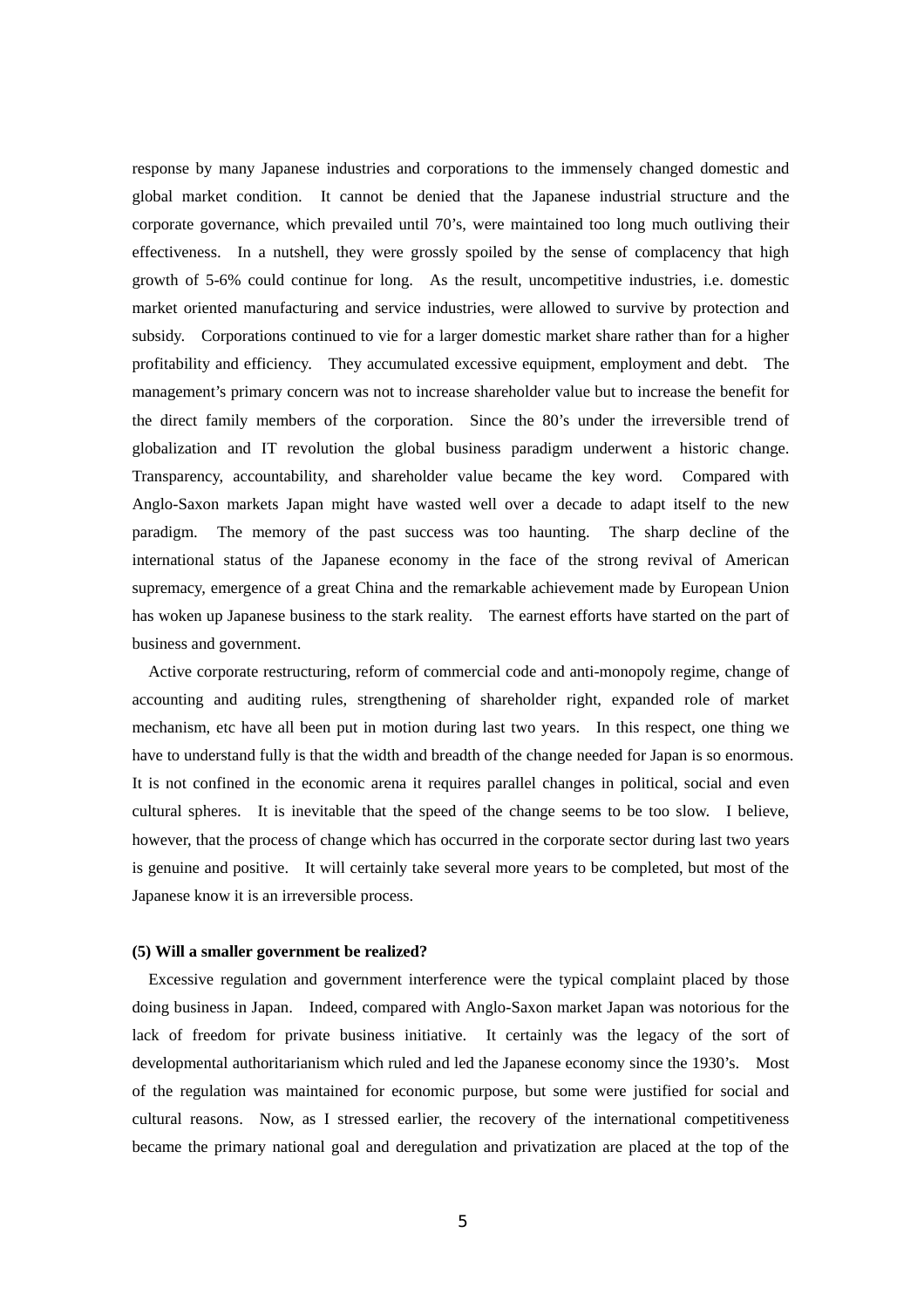reform agenda items under the Koizumi administration. A number of public corporations, including Postal Savings, Housing Finance, Highway Construction and others, are scheduled to be privatized in several years time. In the fields of agriculture, education, medical care, employment, etc where the official involvement was quite heavy private business is now allowed wider and freer entry first on the regional basis and then expanding to national level. While the process of deregulation and privatization is clearly progressing it needs to be stressed that it is the area where the resistance is strongest. Because the issue is directly related to the matter of employment vested interest groups are staging diehard resistance at political and social front. Also, it is important to recognize that in most of the developed countries, including the US and Europe, after the international terrorist attacks and the series of corporate scandals, there has been a clear trend toward an increased involvement of public sector. In a sense, it has become a global problem posed to all societies whether a nation should choose a big government as the price for certain kinds of social benefit or not. In the case of Japan today, because it started from a status of heavy regulation, the main trend in the society is still clearly toward a continued and accelerating deregulation and privatization.

#### **(6) Will political dynamics change?**

For the last half a century the Japanese political scene was characterized by the rule of dominant LDP (Liberal Democratic Party). LDP is composed of several factions led by powerful senior politicians who have strong fund-raising capability as well as dominant influence over the government and certain sectors of the industry. In other words, the iron-triangle of politician, bureaucrat and business, based upon a relationship of mutual dependence, has constituted the basic structure of the policy making process. In a structure like this the LDP politicians wielded decision-making power stronger than that of the Executive Branch although they are not accountable to the Parliament. As the result, on many occasions national policy was decided reflecting not the will of enlightened voters but the wish of strong interest groups.

Any legislation or budget could not be presented by the government to the Parliament unless they are endorsed by the relevant bureaucracy and LDP. The greatest achievement of Prime Minister Koizumi was that he succeeded to drive in the wedge into the established practice. He created his own councils in the Prime Minister's Office with the mandate to formulate basic policies minimizing the interference of bureaucrats and LDP politicians. He picked cabinet Ministers of his own choice not those recommended by faction leaders of LDP. In other words, with his strong leadership character and shrewd political skill Koizumi has succeeded to emasculate the formidable clout of LDP factions and bureaucrats. For the first time in Japanese political history the Prime Minister has started to conduct the business with top-down fashion rather than bottom-up fashion. Although the change has not yet been duly appreciated at home and abroad, and although it is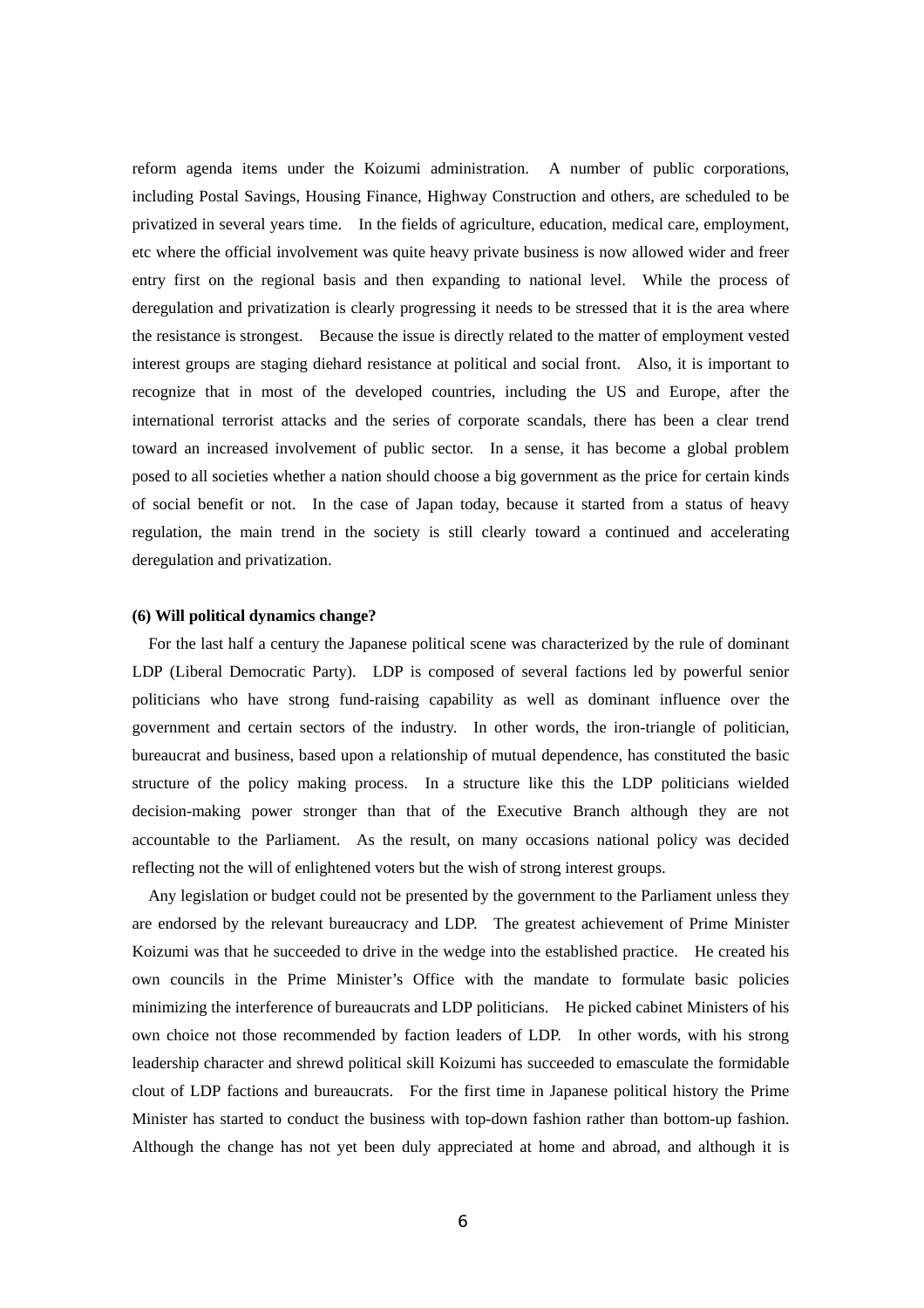certainly premature to concluded that Koizumi has finished his job I believe it is the most remarkable event occurred during the entire post-war period.

### **(7) Will aging population kill Japan?**

It is well known that Japan has the fastest aging and the longest living population in the world. By 2015 one out of four Japanese will be over 65 years old. The situation will become serious because if the current trend continues it will reduce the growth potential of the country and it will make the burden of social security unbearable. In my view, the problem needs to be tackled on four fronts. First, encourage child bearing. Second, reform the social security system. Third, make elders work longer. Fourth, attract immigrants. 1) It is a fact that fewer young women are anxious to marry and have a family. The trend is caused by many factors some of which are not changeable quickly. However, it is also true that there are many impediments which discourage young women. Some of them are financial, some legal and some social. I have to argue, however, that none of them is impossible to remove if there is a wide consensus in the society. We need to create an environment in which young women can feel comfortable to raise children with or without legal matrimony. Financial support may be necessary. Legal system must protect all working mothers and children equally. Society must be friendly and must not discriminate against working mothers and children. 2) As you know, social safety network consists of four elements, i.e. pension, nursing care insurance, medical treatment insurance, and unemployment insurance. On the whole it is my view that the benefit of social security in Japan today is a bit too generous. There is a considerable room to streamline the benefit. Also, those who can afford should bear more cost of the benefit. 3) Average Japanese have the longest life expectancy in the world. Yet only 23% of the population above the age of 65 are working. Elders should be encouraged to work in jobs which require their maturity and experience, and they can pay tax and insurance premium. 4) Immigration is indeed a tricky issue for any society. However, it must be recognized that Japan is one of the most closed society for immigrants. It needs to be more open. We need badly a large number of IT related specialists, medical and nursing care staff and hard working manual laborers. I am sure if these steps are taken the problem caused by the aging population can be alleviated considerably.

I have tried to check seven problems which Japan is faced with by describing their current status and assessing the prospect of their solution. Although I tried to be as objective as I can, I cannot tell what is your impression. It is obvious that none of them is easy to solve because they are tied to the basic element of our economic, social and political structure in some way or other. So I have to be cautious. While I am pretty sure that the Japanese economy has passed the worst moment, it is too early to predict a quick and strong recovery. The future is very much depending upon our ability to maintain momentum and also on the global environment. One thing I would argue,